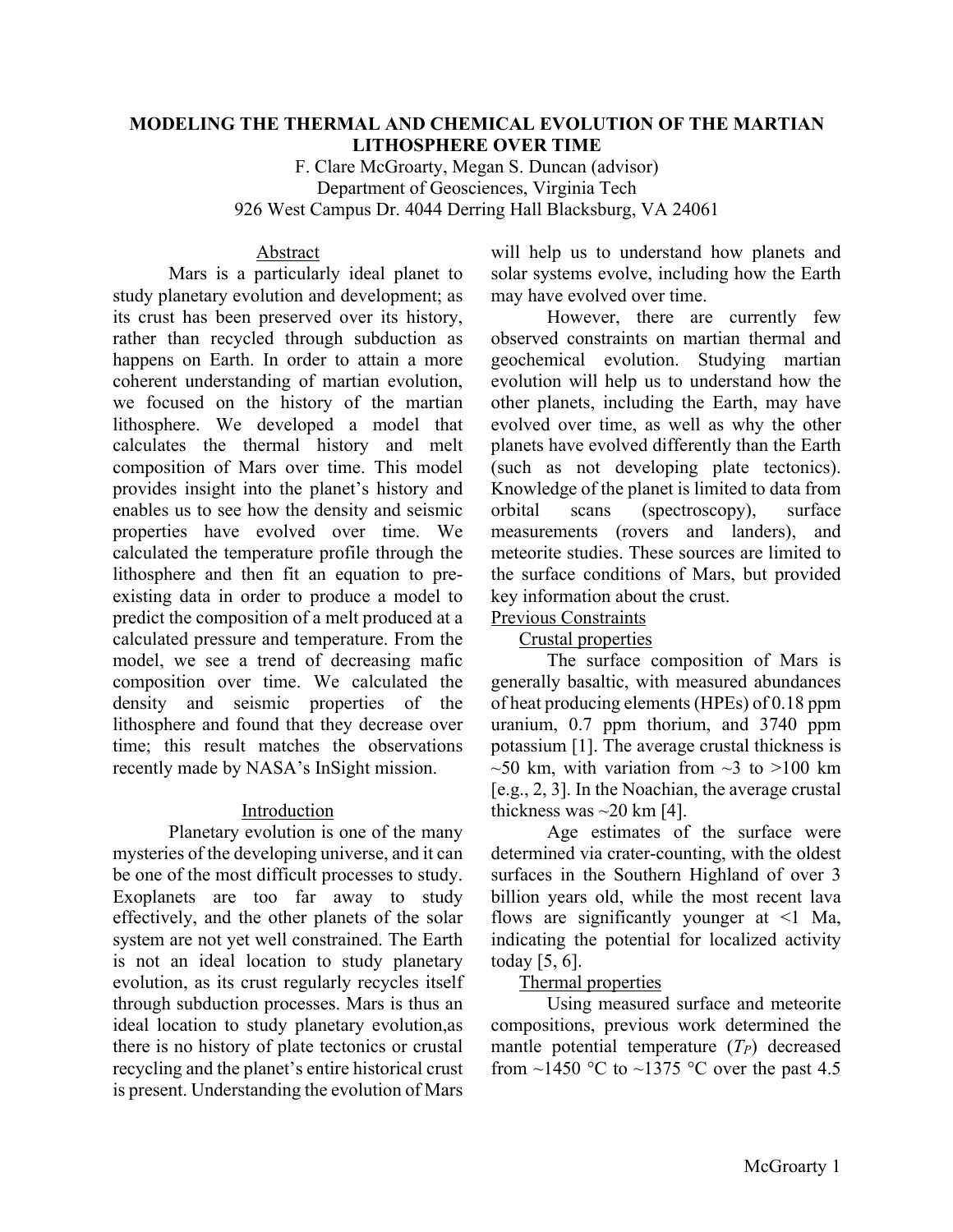Gy [7], indicating that the planet cooled overall through time.

The surface heat flux also decreased over time, from about 50 mW/m2 4.5 Ga to 26 mW/m2 in the present day [8]. However, other constraints on the heat flux over time indicate that the modern heat flux is about 20 mW/m<sup>2</sup>, and about 50 mW/m<sup>2</sup> 4 Ga [9-11]. There is variation in the surface heat flow in the present day from 14 mW/m<sup>2</sup> to 25 mW/m<sup>2</sup>, indicating a range of heat flow across the planet [9, 12]. In [12], the largest uncertainty in the heat flux was due to uncertainty in the size of the martian core; previous constraints on the martian interior left uncertainty on the size, phase (solid or liquid), and composition (amount of sulfur) in the core. NASA's InSight mission, through seismic studies, has recently determined that the martian core is liquid and that the parameters from [13] predicting about the radius to be  $\sim$ 1840 km, from which we will be able to place constraints on the sulfur content. These results will change the surface heat flows above, but this is outside the scope of this study and we will use the current values to constrain our models; InSight to date has been unable to measure the heat flow through the crust. We used the global average heat flow in our models, allowing room for local variation; [9] acknowledges that the average heat flux can vary from location to location based on the presence or absence of mantle plumes under a particular location.

# Results from InSight

As stated above, crustal thickness estimates vary from 3 to 100 km, with an average of 50 km. The current InSight mission refined this global average range based on seismic observations to 24–40 km if the crust is dominated by two seismically distinct layers, and 35–72 km if three layers [14]. They further detected the layer boundaries at 10 km and 22 km marked by sharp increases in seismic velocities [15]. They also determined the lithosphere thickness to be ~500 km at the InSight location that is characterized by a

negative slope in  $V<sub>S</sub>$  and neutral to slightly positive slope in  $V_P$  [16].

The team also calculated ranges for crustal enrichment (HPEs) and found that in order to match the melt volume today (i.e., melting only at Tharsis) that crustal enrichments ( $\Lambda$ ) should vary from 20–22 for the two layer model and 11–14 for the three layer model. This leads to Th concentrations of 1200–1700 ppb or 680–1050 ppb for the two and three layer model, respectively, with the caveat that the two layer model would require an enriched HPE layer in the lower crust [17]. Therefore, the three layer model is preferred. Maximum crustal densities were determined to be 2900  $kg/m<sup>3</sup>$  for the two layer model and  $3100 \text{ kg/m}^3$  for the three layer model, with a minimum of  $2550 \text{ kg/m}^3$ , which are similar estimates based off of previous Moment of Inertia constraints [18]. They note that these values are less than the calculated densities of the shergottites, and several previous estimates for the bulk crust [e.g., 19], but are not unreasonable considering impart gardening porosity, the presence of widespread clays, and water ice that are likely present for the first few km of Mars' crust [e.g., 20].

Here we produced a model that would resolve some of these questions and inform us how the martian crust has evolved over time. The end result of this model is a self-consistent process that relies on both geochemical and geodynamic methods to model heat flow through the martian lithosphere over time, the global average melt produced over time, the composition of the melts, and the mineral composition and corresponding density and seismic properties.

# Methods

We used both geochemical and geophysical methods to produce our model. We chose to utilize both disciplines in order to produce a self-consistent model that would yield more realistic results. All calculations represent global averages, none of the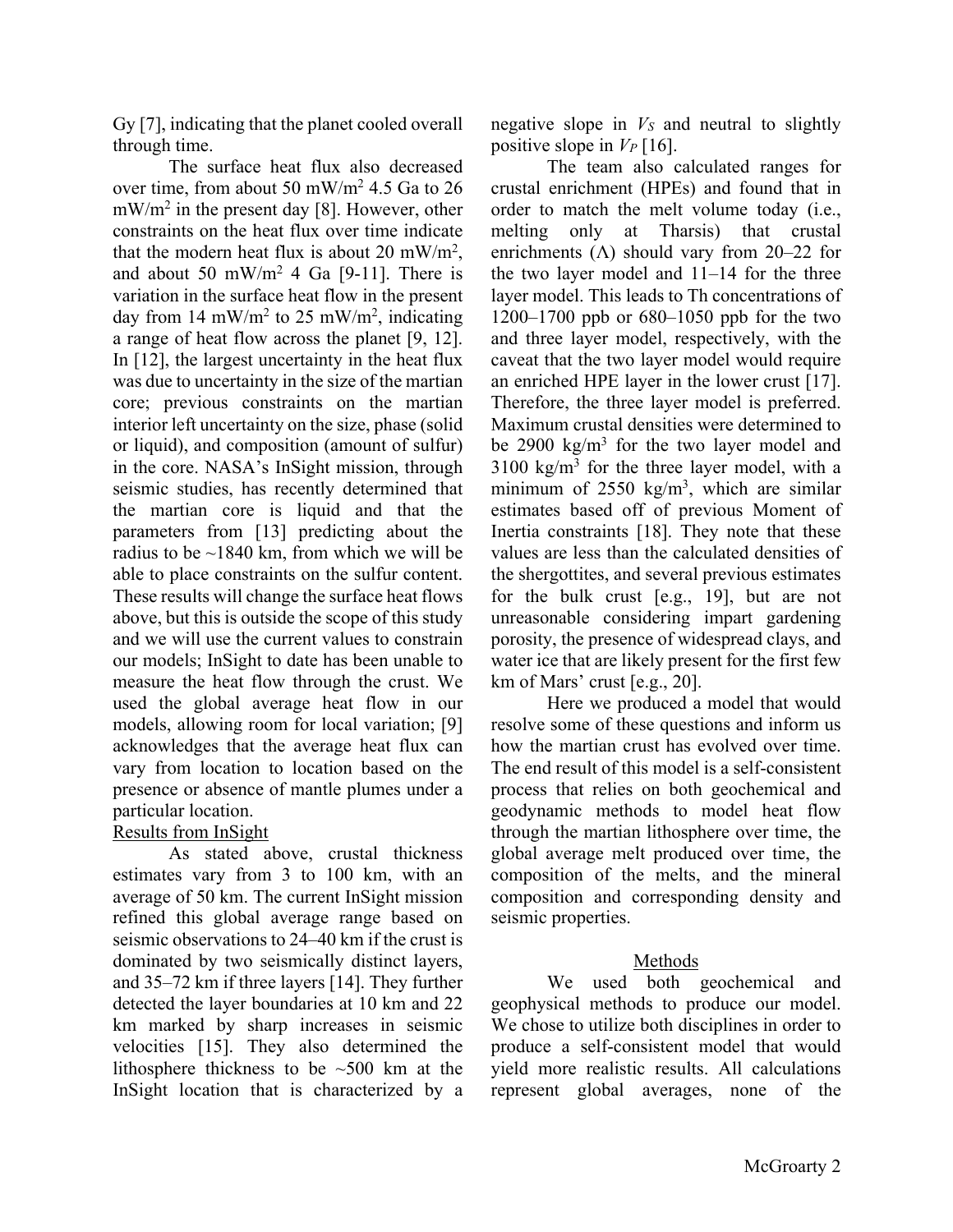geochemical or geodynamic thermal profiles are intended to represent any specific location on Mars. Using previously determined constraints, we built a simplified geochemical model whose results were compared to our 3D convection model moving toward a selfconsistent geochemical-thermal-convection model for Mars. The geochemical model consisted of several parts: l) areotherm calculations, 2) construction of a melt model based on previous experiments, and 3) Perple\_X modeling to determine ρ, *VP*, and *VS* profiles through the crust and mantle lithosphere.

#### Areotherms

The first stage involved calculating areotherms, or temperature profiles through the conductive crust and mantle lithosphere. The areotherm calculations were built off of wellestablished parameters, originally designed for the Earth, with the appropriate modifications for Mars. Our reference model was built for present day Mars and consisted of a single, 50 km thick crust of the average crust composition [1], and an undepleted mantle lithosphere composition of Dreibus and Wänke [21], i.e., homogenous HPE concentrations. Using these concentrations, we can determine the amount of heat produced in the crust and mantle lithosphere. We calculated the areotherms using the methods in [22], according to the equation:

$$
T(z) = T_0 + \frac{q_i \Delta z_i}{k_i} - \frac{A_i \Delta z_i^2}{2k_i} \tag{1}
$$

where  $T_0$  is the surface temperature ( $\sim$ 220 K), *k* is thermal conductivity ( $\sim$ 3.2 W/mK), *q* is the surface heat flow  $(\sim 25 \text{ mW/m}^2)$  in the present day), *z* is the depth in km, and *A* is the heat production from HPEs (U, Th, K, in fraction). The areotherms were combined with the adiabat calculations from [7]; the intersection of the areotherm and adiabat marked the base of the thermal lithosphere. These calculations for the areotherm and adiabat were performed

at one billion year intervals from 4 Ga to the present day (0 Ga).

The areotherms and adiabats were used to calculate the melt percent (*F*) at each timestep using the equation:

$$
\frac{F}{P_0 - P_F} = \frac{\frac{dT}{dP_{solidus}} - \frac{dT}{dP_{adiabat}}}{\frac{\Delta H_F}{C_P} + \frac{dT}{dF}}
$$
(2)

where  $P_0$  is the pressure in GPa where the solidus [23] intersects the adiabat, which indicates the initiation of melt production,  $P_F$  is the pressure at the cessation of melt production and is marked by the intersection of the adiabat and the areotherm, or the base of the lithosphere, *dT*/*dP*solidus is the slope of the solidus (106.15 K/GPa over the pressure range here [23]), *dT*/*dP*adiabat is the slope of the adiabat (0.18 K/km [7]),  $\Delta H_F$  is the enthalpy of fusion  $(6.4x10^5$  J/kg [24]),  $C_P$  is the heat capacity (1200 J/K kg [24]), and *dT*/*dF* is the change in temperature as a function of melt fraction and was calculated from previous experimental data [25, 26], ranging from 4.38 to 3.9 K/F, depending on pressure.

### Melt model

We used the previous experimental results for mantle melting in



**Figure 1.** Previous experimental data (symbols) with our calculated regressions (lines) for SiO2. The data and model is divided into pressure bins in order to show how the model fits at each experimental pressure range.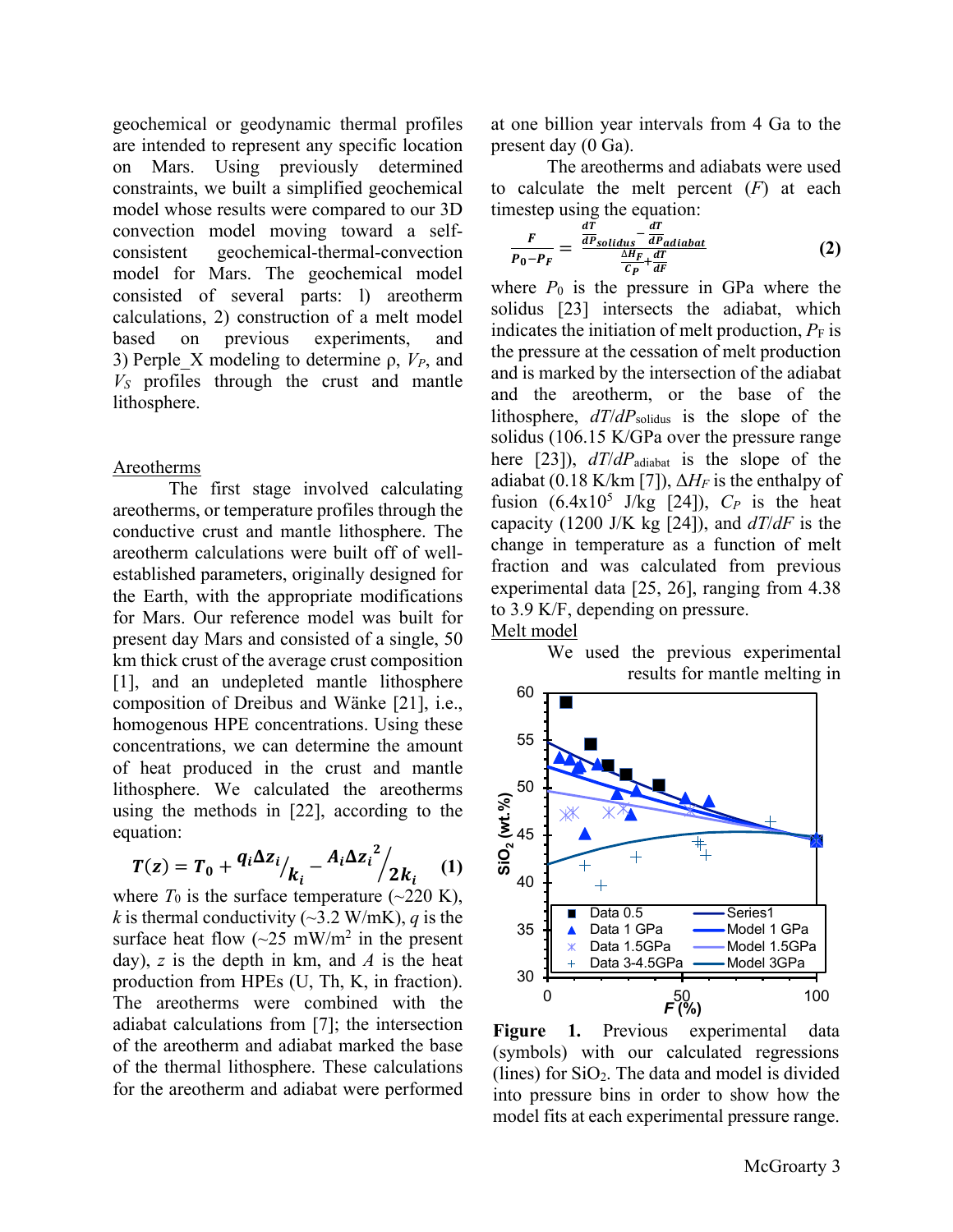Mars [25, 26], which reported melt composition over a range *T*, *P*, and *F*, to fit a model of melt composition as a function of *P* and *F* (Fig. 1). We began by using the equation form for peridotite melting from Duncan, Dasgupta [27] for each oxide. Equation form was modified on an oxide basis, if the experimental data indicated importance of the *P* terms. We used least squares regression to solve for the coefficients of the model equations. Using the above calculation of *PF* and *F* over time, we calculated the composition of the melt at each time interval and used mass balance principles to calculate the composition of the residual un-melted material. We made the simplifying assumption that all melt produced was solidified into crust, while the residual, un-melted material formed the mantle lithosphere. Based on these outputs, we adjusted the areotherms as needed (removing K from the mantle lithosphere as indicated by the melt model).

### Mineralogical calculations

We used our calculated melt and residual compositions, and our reference surface and mantle lithosphere compositions [1, 21] to calculate the mineral composition, density, and seismic velocities of the crust and mantle lithosphere at each time step using Perple X. We used the hpha622 dataset and corresponding solution models to calculate the mineral modes and lithospheric properties over the *P*-*T* range of our areotherms. We compared our reference case to the results from [28] to ensure similar results. In order to produce a reference case, we followed the methods of [28] to produce the density and mineral plots. In order to accurately calculate the density and seismic velocities in the crust, we had to modify the methods. Due to the low temperatures of the crust, we calculated the mineral modes of the crust at a higher temperature; because the melt crystalized at a higher temperature than what is currently in the crust, and because the mineral modes have not

changed since crystallization, we can use these mineral modes calculated at higher temperature to calculate the density. We used the same



**Figure 2.** Calculated areotherms (solid lines) and adiabats (dashed lines) through time. Darker colors represent the present day and the lines lighten through time so that the lightest color represents the areotherm/adiabat at 4 Ga. The solidus is the solid black line. The solidus/adiabat/areotherm intersections in the modern day indicate that little to no melt is being produced in the present day.

constants and equations as in [29] in order to calculate the density at the areotherm temperature and pressure, using the mineral modes calculated that the higher temperature. This method allowed us to calculate the density and seismic velocity of the crust based on the more accurately produced mineral modes.

# Results

The calculated areotherms show a trend of cooling and thickening of the crust and mantle lithosphere over time in the geochemical models (Fig. 2). In the geochemical models, the depth of the lithosphere increases from about 100 km 4 Ga to about 240 km in the present day. At 4 Ga, the adiabat crosses the solidus at  $\sim$ 300 km, decreasing through time, until the present day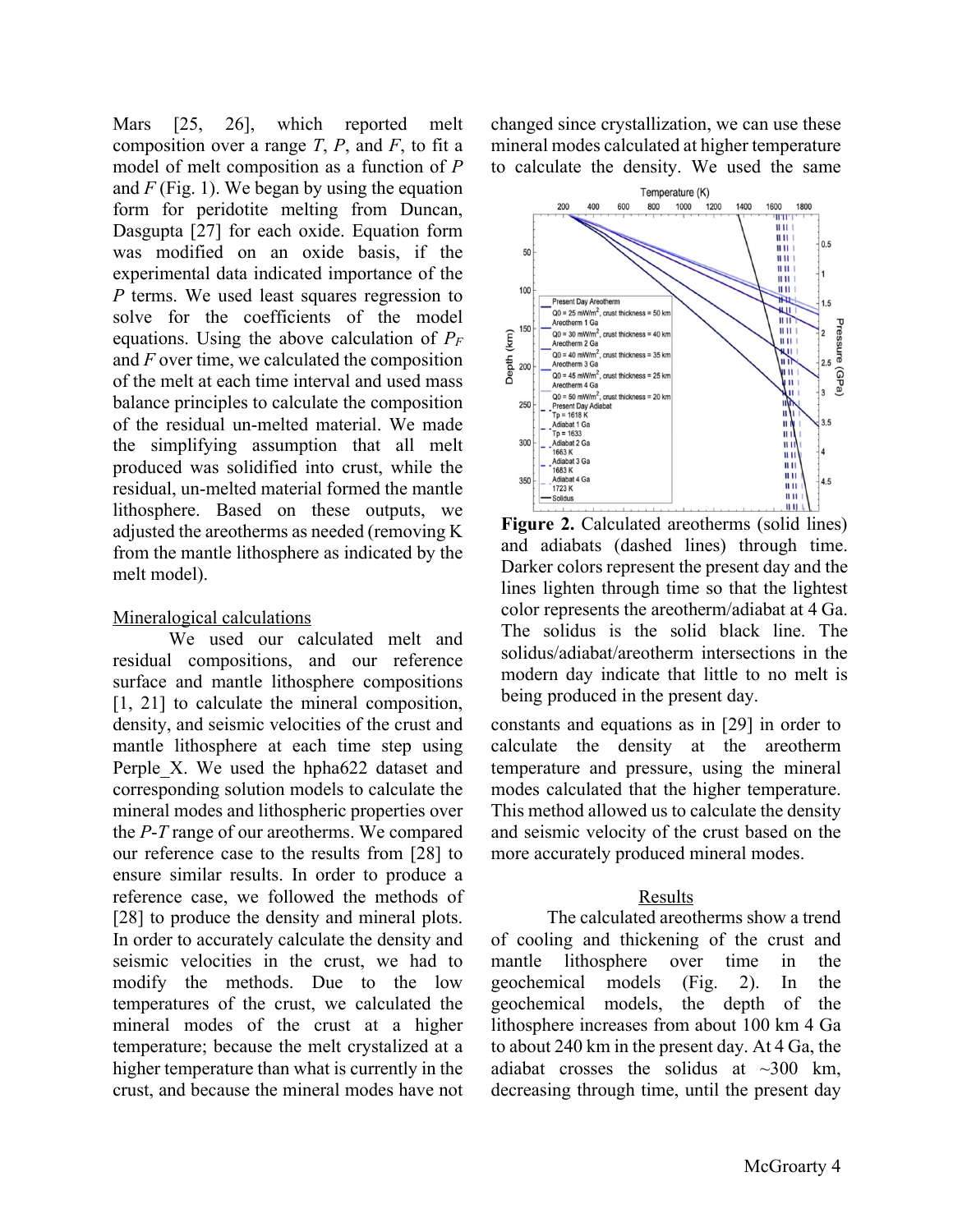where they do not cross indicating melting is not occurring, on average today. This leads to a corresponding decrease in *F* over time. In the areotherm from 4 Ga, the adiabat crosses the solidus over a wide range before cross the areotherm. This corresponds to a melt production of 35% across the planet. In the present day, however, there is no point along the temperature profile that crosses the solidus, which corresponds to a totally solid planet with no melt production.

Based on the calculated *F* values, we calculated the oxide composition in the melts over time (Fig. 3). The melt compositions become less ultramafic and more mafic with time, decreasing in  $SiO<sub>2</sub>$ , FeO, and MgO, coupled with an increase in Na<sub>2</sub>O, K<sub>2</sub>O, CaO, and  $Al_2O_3$  These changes also correspond to a change in the seismic velocity and density over time; the seismic velocities decrease over depth, as well as the density.

#### Discussion

From the areotherms, we see that the melt fraction decreased over the past four billion years. As the *F* decreased, there has also been a change in the melt composition over time. The melt becomes less silicic over time, while simultaneously becoming enriched in



**Figure 3.** Calculated density of the mantle lithosphere as a function of pressure.

 $Al_2O_3$ , CaO, and Na<sub>2</sub>O. The decrease in melt quantity is also correlated to changes in the density and seismic velocity over time; the planet's lithosphere becomes overall denser with time and the  $V_P$  and  $V_S$  also increase over time. More importantly, the  $V_P$  and  $V_S$  modeled follow the same trends as observed by NASA's InSight mission [16] as both  $V_P$  and  $V_S$  decrease with depth (Fig. 5).

The planet's melt cooled and crystalized over the past four billion Thn years. Based on the intersection of the solidus and mantle adiabat from Filiberto [7], we found that there was significantly more melt generated in the past than in more recent



**Figure 3.** Plot demonstrating change in  $F\%$  and  $SiO<sub>2</sub>$  wt. % over time. The green marker represents the  $SiO<sub>2</sub>$  in the undepleted mantle, while the red marker represents the measured  $SiO<sub>2</sub>$  composition on the planet's surface.

times, with no melt on average being produced today. This means that in the present day, there is no magma ocean on Mars, although there is still the possibility for small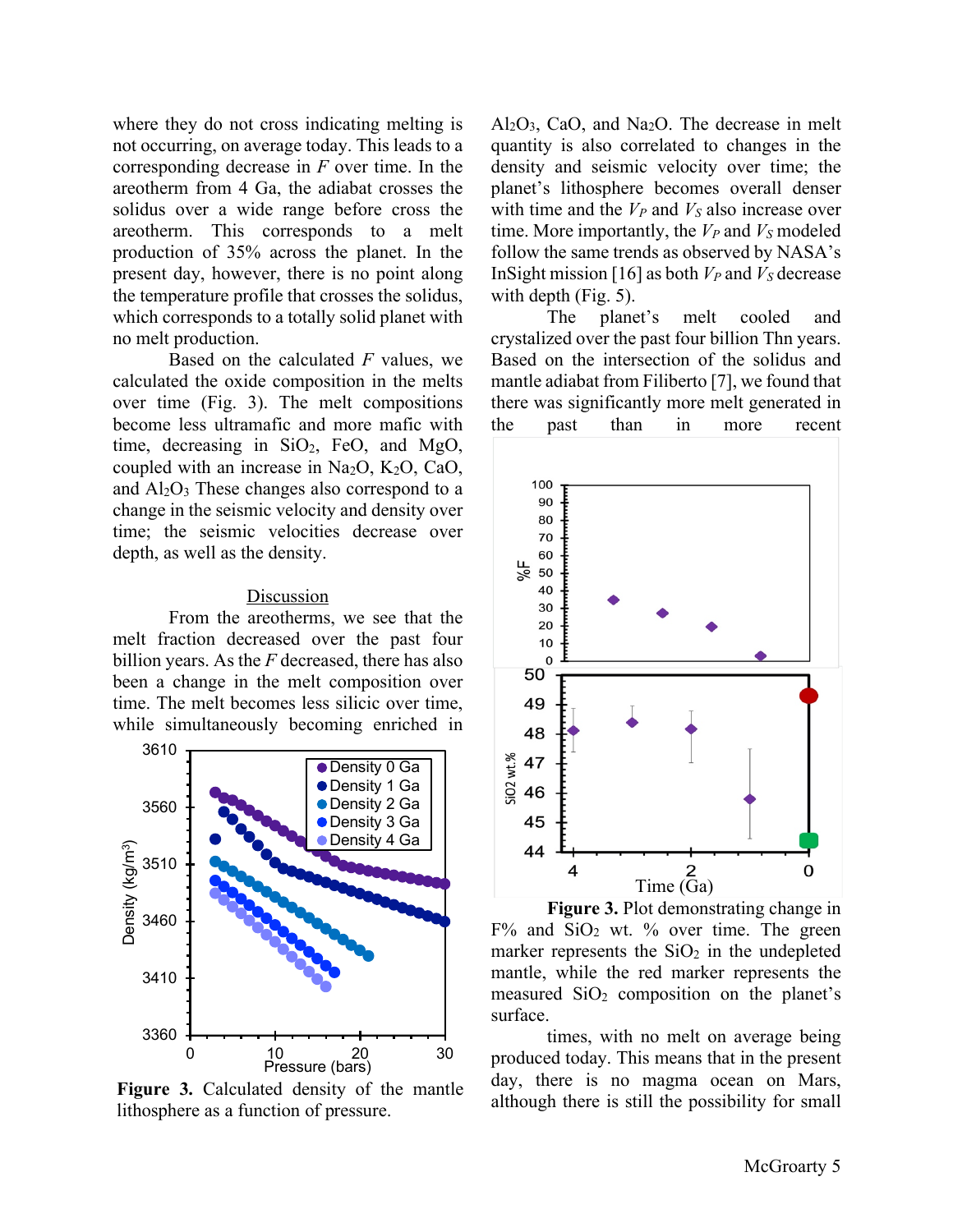amounts of melt to be produced due to local fluctuations in temperature/pressure conditions (or due to presence of a mantle plume).



Relevance to InSight

**Figure 4.** Comparison of calculated  $V_P$  (top) and *VS* (bottom) over time. The darkest colors represent the present day and the lightest colors represent 4 Ga. The plots indicated that  $V_P$  and  $V_S$  decrease over depth as well as decrease going back through time.

This research is pertinent to InSight by calculating the seismic profiles through the crust and mantle lithosphere. The heat flow

calculations used in the areotherm inputs are from the Elysium Planitia, which is where the InSight lander is located. Although the results are for a global average lithospheric thickness, the heat flow inputs used are from the location of the InSight lander. Since landing, InSight has found that the martian core is entirely liquid, indicating that the sulfur content is high, likely about 18 wt.% [30]. Our results relate back to InSight by showing mathematically what we can expect/did expect the lander to observe. The models that we have produced provide a comparison between InSight's observed conditions and the predicted model equations. By using the comparison to the InSight observations as an accuracy check, we can confirm the accuracy of the model over time, making the models a more reliable starting point for understanding how the martian mantle and lithosphere have evolved over time. From that comparison to InSight, we can also determine the accuracy of our model predictions of how the martian lithosphere has evolved; because our model is very similar to what is observed by InSight today, we can use it more reliably to look at Mars over its history.

#### Conclusions

From these models, we have a clearer vision of how the martian lithosphere evolved over time. While more data and experiments are necessary to refine and enhance this model, we can see from the available data and experiments how the lithosphere has changed compositionally over time. The melt production has decreased in quantity and has similarly seen decreases in Mg and Fe over time; likely due to Fe- and Mg-rich minerals such as olivine and pyroxene melting and crystalizing out of the upper mantle and into the crust over time. These models help us understand how Mars has evolved over time from an initially homogenous mantle composition to the conditions observed on the surface today.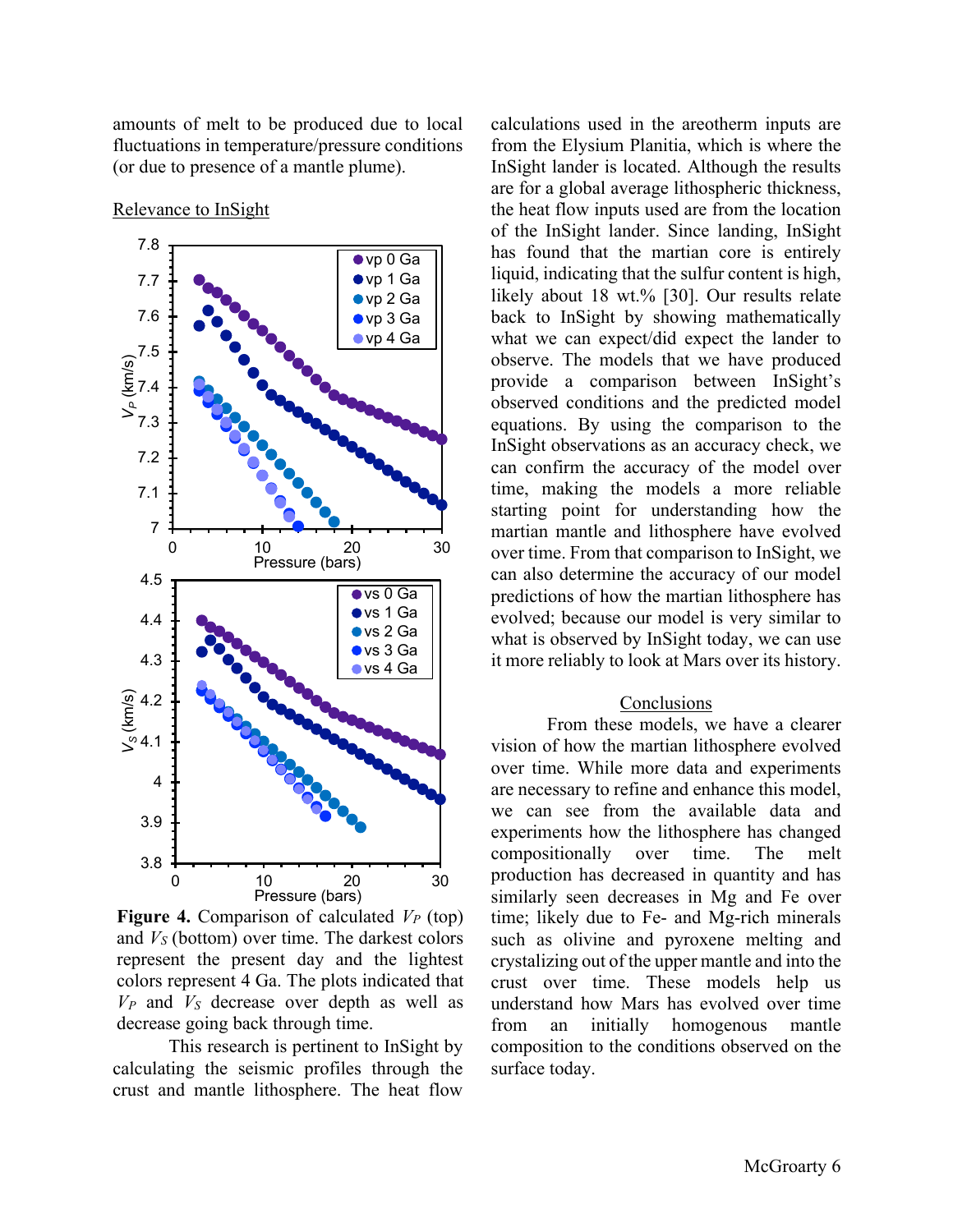### Acknowledgements

We would like to thank the Virginia Space Grant Consortium for supporting this research. We also thank Mark Caddick and Jonathan Prouty for their assistance with Perple\_X, and Priyanka Bose for her assistance with the areotherm code.

### References

- 1. Taylor, S.R. and S. McLennan, *Mars: Crustal composition and evolution*, in *Planetary Crusts: Their Composition, Origin and Evolution*. 2009, Cambridge University Press. p. 141-180.
- 2. Wieczorek, M.A. and M.T. Zuber, *Thickness of the martian crust: Improved constraints from geoid-to-topography ratios.* Journal of Geophysical Research-Planets, 2004. **109**(E01009).
- 3. Neumann, G.A., et al., *Crustal structure of Mars from gravity and topography.* Journal of Geophysical Research-Planets, 2004. **109**(E08002).
- 4. Norman, M.D., *The composition and thickness of the crust of Mars estimated from rare earth elements and neodymium‐ isotopic compositions of Martian meteorites.* Meteoritics & Planetary Science, 1999. **34**(3): p. 439-449.
- 5. Werner, S.C., *The global martian volcanic evolutionary history.* Icarus, 2009. **201**(1): p. 44-68.
- 6. Hartmann, W.K., *Martian cratering 8: Isochron refinement and the chronology of Mars.* Icarus, 2005. **174**(2): p. 294-320.
- 7. Filiberto, J., *Geochemistry of martian basalts with constraints on magma genesis.* Chemical Geology, 2017. **466**: p. 1-14.
- 8. Baratoux, D., et al., *Thermal history of Mars inferred from orbital geochemistry of volcanic provinces.* Nature, 2011. **472**(7343): p. 338-41.
- 9. Parro, L.M., et al., *Present day heat flow model of Mars.* Scientific Reports, 2017. **7**: p. 45629.
- 10. McGovern, P.J., et al., *Localized gravity/topography admittance and correlation spectra on Mars: Implications for regional and global evolution.* Journal of Geophysical Research-Planets, 2002. **107**(E12, 5136).
- 11. McGovern, P.J., et al., *Correction to "Localized gravity/topography admittance and correlation spectra on Mars: Implications for regional and global evolution".* Journal of Geophysical Research-Planets, 2004. **109**(E07007).
- 12. Plesa, A.C., et al., *How large are presentday heat flux variations across the surface of Mars?* Journal of Geophysical Research-Planets, 2016. **121**(12): p. 2386- 2403.
- 13. Khan, A., et al., *A geophysical perspective on the bulk composition of Mars.* Journal of Geophysical Research: Planets, 2018. **123**(2): p. 575-611.
- 14. Wieczorek M. A., K.-E.B., Panning M. P., Plesa A.-C., McLennan S. M. *Global Character of the Martian Crust as Revealed by InSight Seismic Data*. in *Lunar and Planetary Science Conference*. 2021.
- 15. Lognonné, P., et al., *Constraints on the shallow elastic and anelastic structure of Mars from InSight seismic data.* Nature Geoscience, 2020. **13**(3): p. 213-220.
- 16. Khan A., C.S., van Driel M., Giardini D., Lognonne P. *Constraints on the Martian Upper Mantle from InSight Seismic Data*. in *Lunar and Planetary Science Conference*. 2021. Online.
- 17. Michaut C., P.A.-C., Samuel H., Wieczorek M. A., McLennan S. *Crustal Radioactivity on Mars Constrained by InSight Data and Geodynamic Modeling*. in *Lunar and Planetary Science Conference*. 2021.
- 18. Sohl, F., G. Schubert, and T. Spohn, *Geophysical constraints on the composition and structure of the martian*